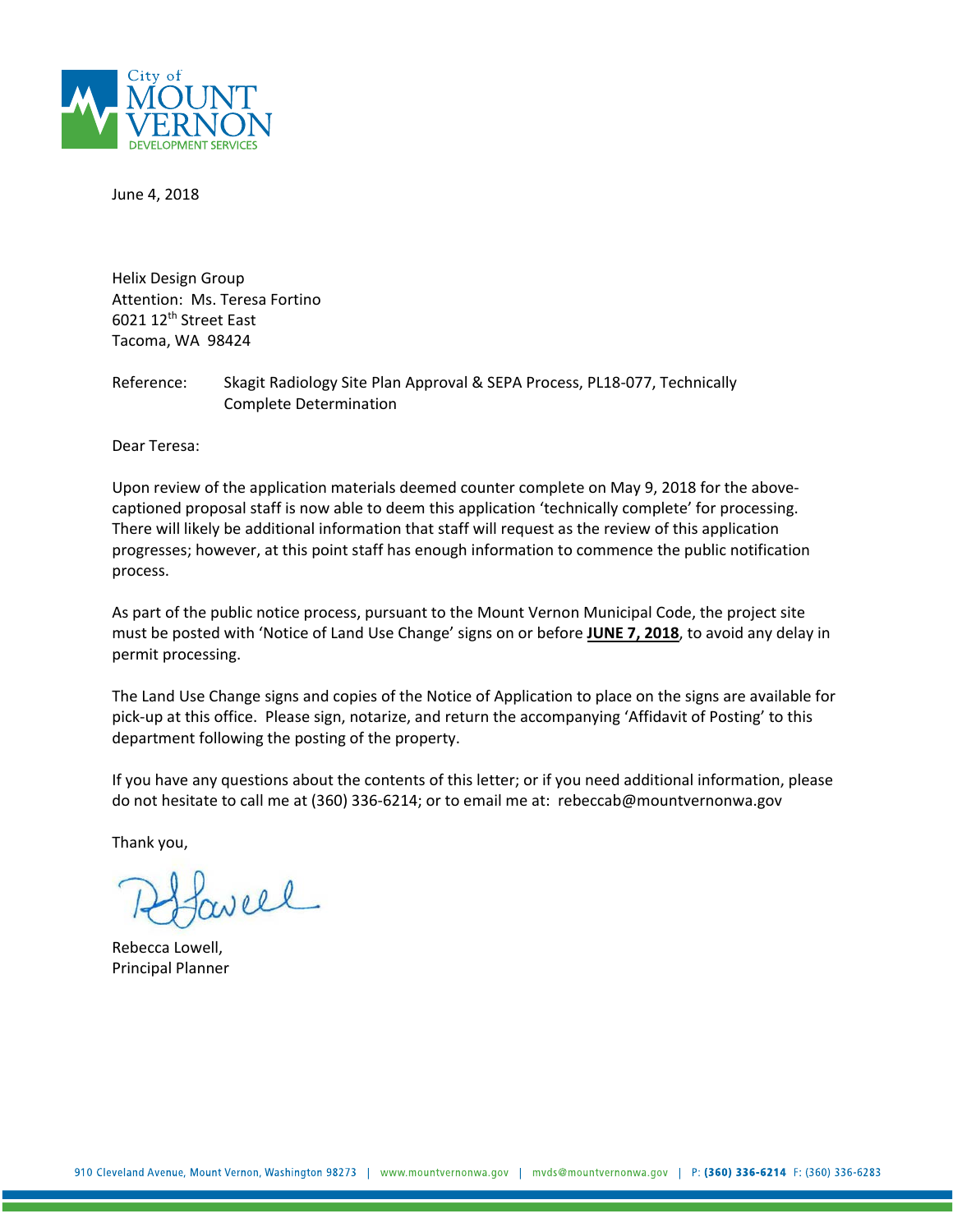

# **AFFIDAVIT OF POSTING LAND USE CHANGE SIGN(S)**

**PERMIT NUMBER**:

## ① IDENTIFICATION OF PROPERTY WHERE LAND USE SIGN WAS POSTED: ADDRESS: PARCEL NUMBER(S): ② ACKNOWLEDGEMENT OF POSTING: I hereby certify that I have posted the above-identified property with Land Use Change Sign(s) according to the posting instructions outlined below within this Affidavit. The date upon which I posted the Land Use Change sign(s) was: STATE OF WASHINGTON ss. COUNTY OF SKAGIT I certify that I know or have satisfactory evidence that that the state of the person who appeared before me, and said person acknowledged that he/she/they signed this instrument, on oath stated that he was authorized to execute the instrument and acknowledged it as the, example and voluntary act and voluntary act and deed of said company, for the uses and purposes therein mentioned.

Given under my hand and official seal this

PLACE NOTARY SEAL HERE

\_\_\_\_\_\_\_\_\_\_\_\_\_\_\_\_\_\_\_\_\_\_\_\_\_\_\_\_\_\_\_ Notary Public Residing at: My appointment expires:\_\_\_\_\_\_\_\_\_\_\_

### **SIGN POSTING INFORMATION AND INSTRUCTIONS:**

The proponent shall be responsible for posting sign(s) in a conspicuous location on each street frontage bordering the subject property. Each sign shall be visible and accessible for inspection by members of the public. This means that signs need to be posted such that a person does not have to walk more than a few feet onto a property to read the posted notice. In cases of unusual property location, configuration, size, etc., the Development Services (DS) Department shall determine the placement and number of signs required.

The sign(s) shall be posted by the proponent as required on the subject property at the direction of City staff. The proponent shall be responsible for removing the sign(s) within seven (7) calendar days after completion of the public hearing process. Place a copy of the Notice in the plastic bag, tape or staple the bag to each sign in the appropriate place, and post the sign(s) on the property as required.

- The sign shall be mounted on backing material (plywood, particleboard, or equivalent) and supported by at least two posts.
- Signs shall not be located where they may cause a traffic or pedestrian hazard.
- Signs shall not be attached to trees or other landscaping.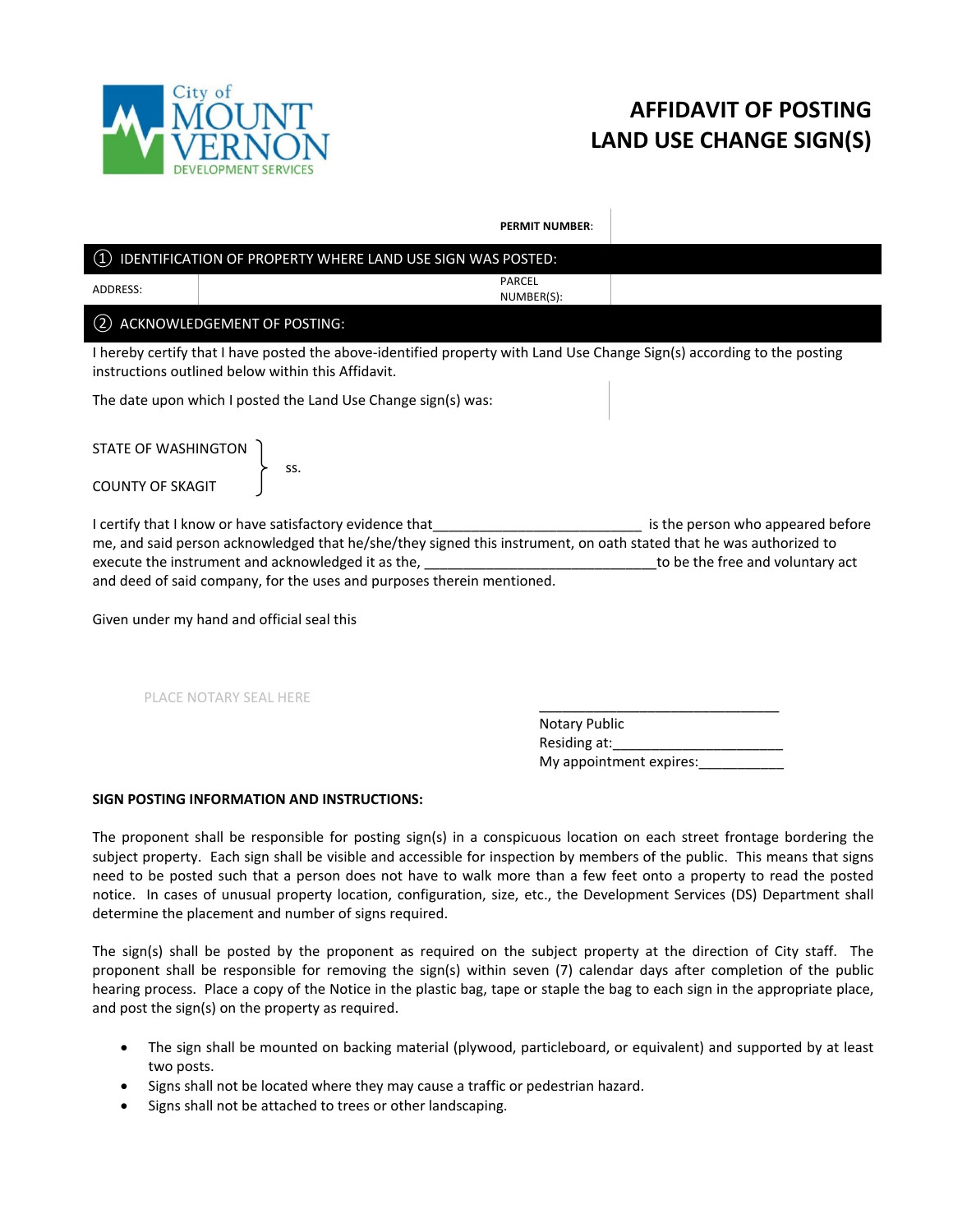

### **NOTICE OF APPLICATION & PROPOSED OPTIONAL MITIGATED DETERMINATION OF NON-SIGNIFICANCE (MDNS)**

**APPLICATION**  Skagit Radiology SEPA and Site Plan Approval – PL18-081

**ID:**

**PROJECT DESCRIPTION:** Proposed is the construction of a two-story, 16,000 square foot building to house a Digital Imaging Center and outpatient clinic. A total of 51 parking stalls with attendant drivelanes will be constructed to serve this new building.

> The existing building addressed as 1310 East Division has been demolished and the second existing building addressed as 1320 will also be demolished to accommodate the proposed new structure. Material will be exported and imported for site development. Specifically, an estimated 1,683 cubic yards (cy) of material will be exported and an estimated 2,800 cy of material will be imported.

**PROJECT LOCATION:** The project site is addressed as 1320 East Division Road, is identified by the Skagit County Assessor as parcels P26698, P26699, P26700, and P52962 and is located within the SE ¼ of Section 20, Township 34 North, Range 04 East, W.M.

The exhibit map below illustrates the location of the project site.